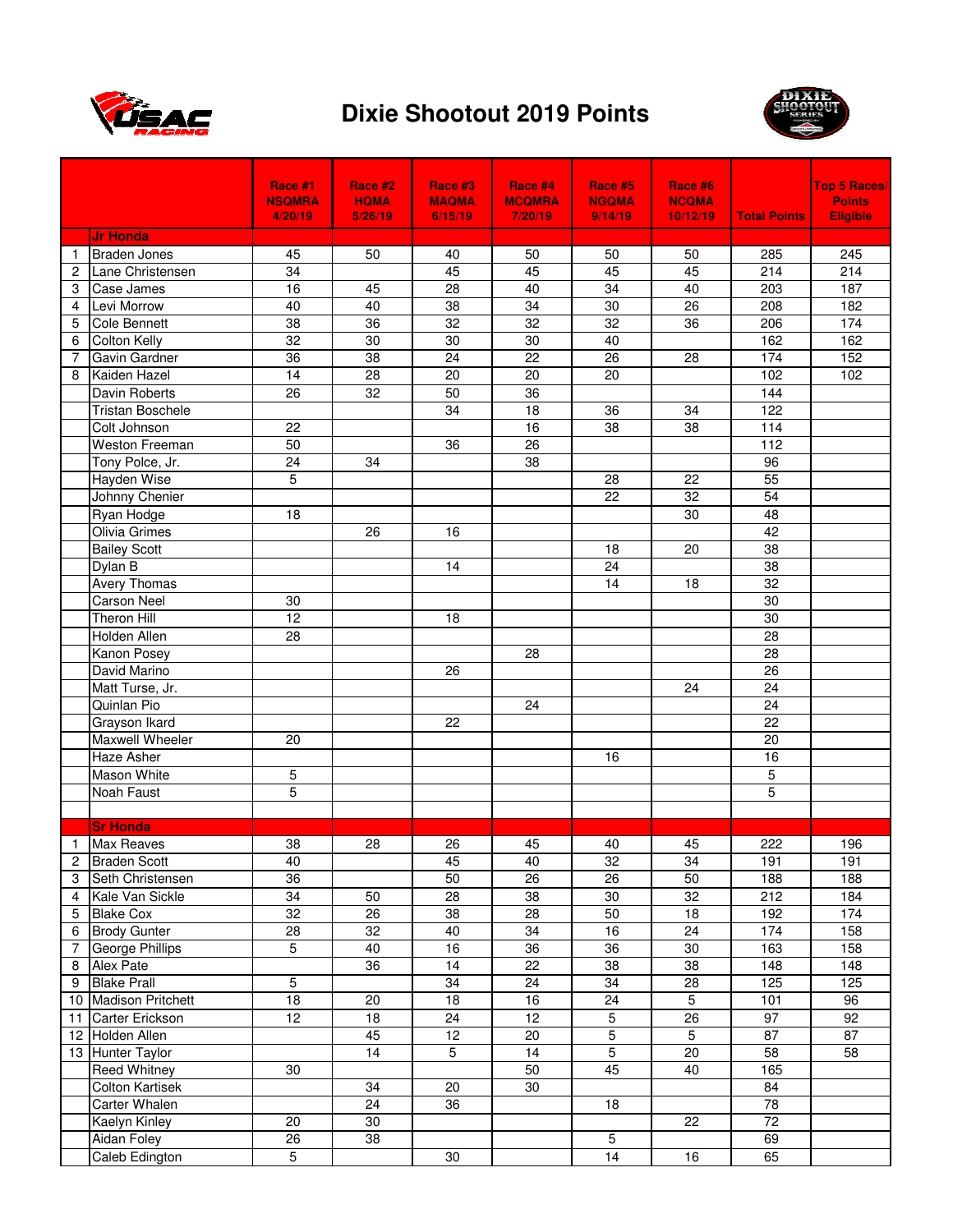



|                |                           | Race #1         | Race #2         | Race #3         | Race #4         | Race #5         | Race #6         |                     | <b>Top 5 Races/</b> |
|----------------|---------------------------|-----------------|-----------------|-----------------|-----------------|-----------------|-----------------|---------------------|---------------------|
|                |                           | <b>NSQMRA</b>   | <b>HQMA</b>     | <b>MAQMA</b>    | <b>MCQMRA</b>   | <b>NGQMA</b>    | <b>NCQMA</b>    |                     | <b>Points</b>       |
|                |                           | 4/20/19         | 5/26/19         | 6/15/19         | 7/20/19         | 9/14/19         | 10/12/19        | <b>Total Points</b> | <b>Eligible</b>     |
|                | <b>Taylor Corum</b>       |                 | 22              | $\sqrt{5}$      | 18              | 20              |                 | 65                  |                     |
|                | Slate Jones               |                 |                 | 32              |                 | $\overline{28}$ |                 | 60                  |                     |
|                | Jackson White             | $\overline{50}$ |                 |                 |                 |                 |                 | 50                  |                     |
|                | <b>Brady Fabian</b>       | 45              |                 |                 |                 |                 |                 | 45                  |                     |
|                | Zach Wigal                |                 |                 |                 |                 |                 | 36              | 36                  |                     |
|                | <b>Gunnar Pio</b>         |                 |                 |                 | 32              |                 |                 | $\overline{32}$     |                     |
|                | <b>Abram Wilkins</b>      |                 |                 | 22              |                 | 5               |                 | 27                  |                     |
|                | Andrew Thomas             |                 |                 |                 |                 | $\overline{22}$ | 5               | $\overline{27}$     |                     |
|                | Haylee Wise               | 24              |                 |                 |                 |                 |                 | $\overline{24}$     |                     |
|                | <b>Garrett Erwin</b>      | $\overline{22}$ |                 |                 |                 |                 |                 | $\overline{22}$     |                     |
|                | <b>Riley Kelley</b>       | $\overline{5}$  | 16              |                 |                 |                 |                 | $\overline{21}$     |                     |
|                | Noah Carpenter            | 16              |                 |                 |                 |                 |                 | 16                  |                     |
|                | Cameron Cox               | 14              |                 |                 |                 |                 |                 | 14                  |                     |
|                | Cash Brewer               |                 |                 |                 |                 |                 | 14              | 14                  |                     |
|                | Katlyn Calhoun            | 5               |                 |                 |                 |                 |                 | 5                   |                     |
|                | <b>Landon King</b>        | 5               |                 |                 |                 |                 |                 | $\overline{5}$      |                     |
|                |                           |                 |                 |                 |                 |                 |                 |                     |                     |
|                | <b>Hvy Honda</b>          |                 |                 |                 |                 |                 |                 |                     |                     |
| 1              | <b>Alex Reling</b>        | 45              | 50              | 26              | 45              | 50              | 36              | 252                 | 226                 |
| $\overline{c}$ | <b>Boston Oliver</b>      | $\overline{36}$ | 45              | 50              | 50              | 30              | $\overline{38}$ | 249                 | 219                 |
| 3              | <b>Taylor Watson</b>      | 50              | 34              | 38              | 28              | 45              | 40              | 235                 | 207                 |
| 4              | <b>Dillon Thomas</b>      | 34              | 38              | 45              | 40              | 28              | 34              | 219                 | 191                 |
| 5              | <b>Bailee Spitulski</b>   | $\overline{22}$ | $\overline{32}$ | 30              | $\overline{34}$ | 40              | $\overline{30}$ | 188                 | 166                 |
| 6              | <b>Ethan Gregory</b>      |                 | $\overline{30}$ | 28              | $\overline{30}$ | $\overline{26}$ | $\overline{22}$ | $\frac{136}{ }$     | 136                 |
|                | Galen Brant Clark III     |                 | 36              | $\overline{36}$ | 38              |                 |                 | 110                 |                     |
|                | Kierston Jeffrey Harrison |                 | 24              |                 | 36              |                 | 32              | 92                  |                     |
|                | Delana Hodge              | $\overline{38}$ |                 |                 |                 |                 | 50              | $\overline{88}$     |                     |
|                | <b>Brady Allum</b>        | 40              |                 | 40              |                 |                 |                 | $\overline{80}$     |                     |
|                | <b>Benjamin Rogers</b>    |                 |                 |                 |                 | 38              | 28              | 66                  |                     |
|                | Kaytlin Murphy            | 32              |                 | 34              |                 |                 |                 | 66                  |                     |
|                | Rayden Gober              |                 |                 | 32              |                 | 34              |                 | 66                  |                     |
|                | Michael Crafton           |                 |                 |                 |                 |                 | 45              | 45                  |                     |
|                | Colsen Cochran            |                 | 40              |                 |                 |                 |                 | 40                  |                     |
|                | Brayden Whalen            |                 |                 |                 |                 | 36              |                 | 36                  |                     |
|                | Eli Miles                 |                 |                 |                 | 32              |                 |                 | 32                  |                     |
|                | <b>Theron Hill</b>        |                 |                 |                 |                 | 32              |                 | 32                  |                     |
|                | Anthony Azzarello         | $30\,$          |                 |                 |                 |                 |                 | $30\,$              |                     |
|                | Anthony Seeley            | 28              |                 |                 |                 |                 |                 | 28                  |                     |
|                | <b>Phillip Howell</b>     |                 | 28              |                 |                 |                 |                 | 28                  |                     |
|                | Elijah Howell             |                 | $\overline{26}$ |                 |                 |                 |                 | $\overline{26}$     |                     |
|                | Kellen Wagner             | 26              |                 |                 |                 |                 |                 | 26                  |                     |
|                | Tony Polce, Jr.           |                 |                 |                 |                 |                 | 26              | 26                  |                     |
|                | Faith Reep                | 24              |                 |                 |                 |                 |                 | 24                  |                     |
|                | Jackson Kent              |                 |                 |                 |                 | 24              |                 | 24                  |                     |
|                | Logan Sulyi               |                 |                 |                 |                 |                 | 24              | 24                  |                     |
|                | Nathan Barrows            |                 |                 |                 |                 |                 | 20              | 20                  |                     |
|                | <b>Trevor Davidson</b>    | 20              |                 |                 |                 |                 |                 | 20                  |                     |
|                |                           |                 |                 |                 |                 |                 |                 |                     |                     |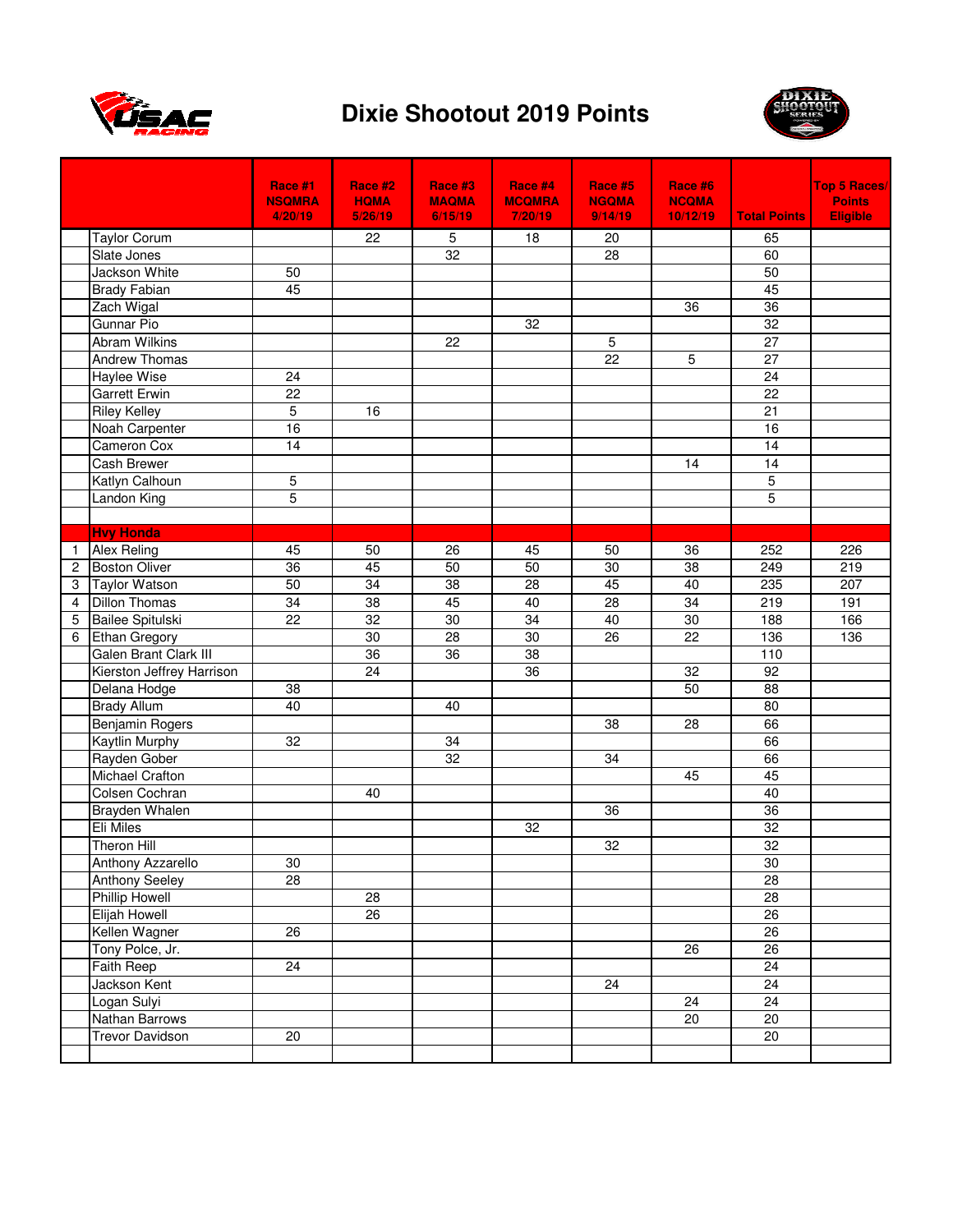



|    |                                         | Race #1                  | Race #2                | Race #3                 | Race #4                  | Race #5                 | Race #6                  |                     | Top 5 Races/                     |
|----|-----------------------------------------|--------------------------|------------------------|-------------------------|--------------------------|-------------------------|--------------------------|---------------------|----------------------------------|
|    |                                         | <b>NSQMRA</b><br>4/20/19 | <b>HQMA</b><br>5/26/19 | <b>MAQMA</b><br>6/15/19 | <b>MCQMRA</b><br>7/20/19 | <b>NGQMA</b><br>9/14/19 | <b>NCQMA</b><br>10/12/19 | <b>Total Points</b> | <b>Points</b><br><b>Eligible</b> |
|    |                                         |                          |                        |                         |                          |                         |                          |                     |                                  |
|    | <b>Jr Animal</b><br><b>Braden Jones</b> |                          |                        |                         |                          |                         |                          |                     |                                  |
| 1  |                                         | 50<br>$\overline{36}$    | 50                     | 30<br>50                | 50<br>$\overline{28}$    | 50<br>45                | 50<br>45                 | 280<br>204          | 250<br>204                       |
| 2  | Lane Christensen                        |                          |                        |                         |                          |                         |                          |                     |                                  |
| 3  | Case James                              | 28                       | 40                     | 45                      | 45                       | $\overline{36}$         | $\overline{34}$          | 228                 | 200                              |
| 4  | Levi Morrow                             | 38                       | 36                     | 28                      | 40                       | 40                      | 40                       | 222                 | 194<br>176                       |
| 5  | <b>Cole Bennett</b>                     | 24                       | 34<br>$\overline{30}$  | 34                      | 32                       | 38                      | 38                       | 200                 | 154                              |
| 6  | Gavin Gardner                           | 26                       |                        | $\overline{36}$         | 26                       | $\overline{32}$         | 30                       | 180                 |                                  |
| 7  | Kaiden Hazel                            | $\overline{30}$          | $\overline{32}$        | $\overline{32}$         | $\overline{24}$          | $\overline{28}$         |                          | 146                 | 146                              |
|    | Davin Roberts                           | $\overline{34}$          | 45                     | 40                      | 38                       |                         |                          | 157                 |                                  |
|    | Tony Polce Jr.                          | 40                       | 38                     |                         | 36                       |                         |                          | 114                 |                                  |
|    | <b>Weston Freeman</b>                   | $\overline{32}$          |                        | 38                      | 22                       |                         |                          | 92                  |                                  |
|    | Hayden Wise                             | 18                       |                        |                         |                          | 34                      | 36                       | $\overline{88}$     |                                  |
|    | Olivia Grimes                           |                          | 28                     | 26                      |                          |                         |                          | 54                  |                                  |
|    | Ryan Hodge                              | 22                       |                        |                         |                          |                         | 28                       | 50                  |                                  |
|    | Holden Allen                            | 45                       |                        |                         |                          |                         |                          | 45                  |                                  |
|    | Quinlan Pio                             |                          |                        |                         | 34                       |                         |                          | 34                  |                                  |
|    | Johnny Chenier                          |                          |                        |                         |                          |                         | 32                       | 32                  |                                  |
|    | Dylan B                                 |                          |                        |                         |                          | 30                      |                          | 30                  |                                  |
|    | Kanon Posey                             |                          |                        |                         | 30                       |                         |                          | $\overline{30}$     |                                  |
|    | Grayson Ikard                           |                          |                        | 24                      |                          |                         |                          | $\overline{24}$     |                                  |
|    | <b>Colton Kelly</b>                     | 20                       |                        |                         |                          |                         |                          | 20                  |                                  |
|    |                                         |                          |                        |                         |                          |                         |                          |                     |                                  |
|    | <b>Sr Animal</b>                        |                          |                        |                         |                          |                         |                          |                     |                                  |
| 1. | Gavan Boschele                          | 50                       | 50                     | 38                      | 50                       | 50                      | 50                       | 288                 | 250                              |
| 2  | <b>Max Reaves</b>                       | 22                       | 45                     | 45                      | 34                       | 45                      | 34                       | 225                 | 203                              |
| 3  | George Phillips                         | 32                       | 40                     | 40                      | 38                       | 34                      | 36                       | 220                 | 188                              |
| 4  | <b>Braden Scott</b>                     | 40                       |                        | $\overline{36}$         | 36                       | 30                      | $\overline{38}$          | 180                 | 180                              |
| 5  | <b>Brody Gunter</b>                     | $\overline{38}$          | 34                     | $\overline{30}$         | $\overline{32}$          | 28                      | 40                       | 202                 | 174                              |
| 6  | <b>Blake Cox</b>                        | $\overline{14}$          | $\overline{20}$        | $\overline{26}$         | $\overline{26}$          | 38                      | 30                       | 154                 | $\frac{140}{140}$                |
| 7  | Alex Pate                               |                          | 28                     | $\overline{18}$         | 22                       | $\overline{36}$         | $\overline{32}$          | 136                 | 136                              |
| 8  | Caleb Edington                          | 20                       |                        | $\overline{34}$         | 30                       | $\overline{26}$         | $\overline{22}$          | $\frac{132}{2}$     | $\frac{132}{2}$                  |
| 9  | <b>Blake Prall</b>                      | 26                       |                        | 22                      | 20                       | $\overline{32}$         | 28                       | 128                 | 128                              |
| 10 | <b>Madison Pritchett</b>                |                          | 36                     | 24                      | 16                       | $\overline{24}$         | 26                       | 126                 | 126                              |
| 11 | Holden Allen                            |                          | 22                     | 32                      | 28                       | 20                      | 20                       | 122                 | 122                              |
|    | <b>Austin Harrison</b>                  |                          | 38                     |                         |                          | 40                      | 24                       | 102                 |                                  |
|    | Aidan Foley                             | 34                       | $\overline{26}$        |                         |                          | $\overline{22}$         |                          | 82                  |                                  |
|    | Aiden Garcia                            | 30                       |                        | 50                      |                          |                         |                          | 80                  |                                  |
|    | <b>Colton Kartisek</b>                  |                          | 32                     | 20                      | 18                       |                         |                          | 70                  |                                  |
|    | <b>Taylor Corum</b>                     |                          | 18                     | 28                      | 14                       |                         |                          | 60                  |                                  |
|    | <b>Kaelyn Kinley</b>                    | 28                       | 30                     |                         |                          |                         |                          | 58                  |                                  |
|    | <b>Riley Kelley</b>                     | $\overline{24}$          | $\overline{24}$        |                         |                          |                         |                          | 48                  |                                  |
|    | Gunnar Pio                              |                          |                        |                         | 45                       |                         |                          | 45                  |                                  |
|    | Jackson White                           | 45                       |                        |                         |                          |                         |                          | 45                  |                                  |
|    | Zach Wigal                              |                          |                        |                         |                          |                         | 45                       | 45                  |                                  |
|    | <b>Reed Whitney</b>                     |                          |                        |                         | 40                       |                         |                          | 40                  |                                  |
|    | <b>Brady Fabian</b>                     | 36                       |                        |                         |                          |                         |                          | 36                  |                                  |
|    | Gavin Miller                            |                          |                        |                         | 24                       |                         |                          | 24                  |                                  |
|    | Rylan Atkinson                          | 18                       |                        |                         |                          |                         |                          | $\overline{18}$     |                                  |
|    | Dakota Febus                            | 16                       |                        |                         |                          |                         |                          | 16                  |                                  |
|    |                                         |                          |                        |                         |                          |                         |                          |                     |                                  |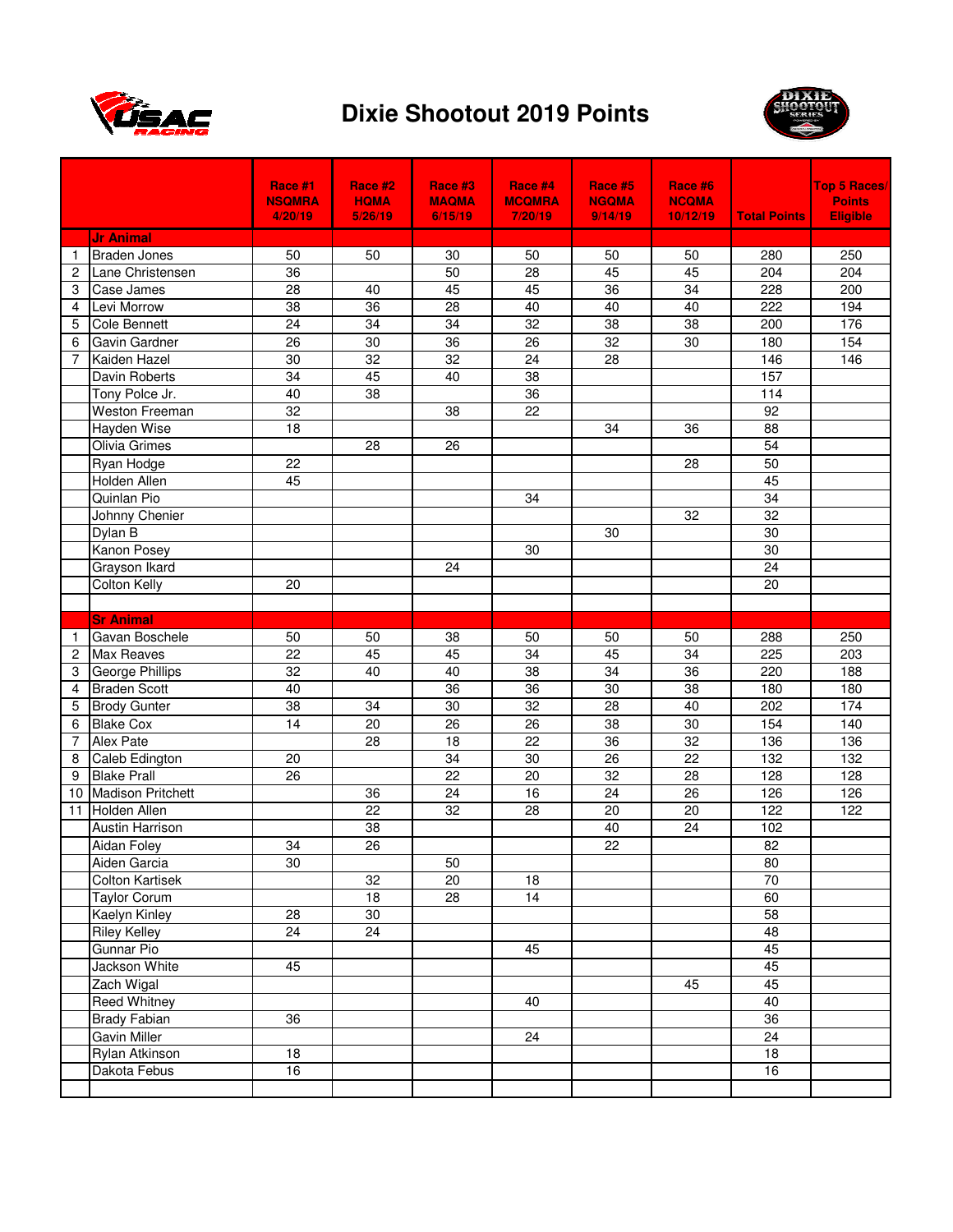



|              |                        | Race #1<br><b>NSQMRA</b><br>4/20/19 | Race #2<br><b>HQMA</b><br>5/26/19 | Race #3<br><b>MAQMA</b><br>6/15/19 | Race #4<br><b>MCQMRA</b><br>7/20/19 | Race #5<br><b>NGQMA</b><br>9/14/19 | Race #6<br><b>NCQMA</b><br>10/12/19 | <b>Total Points</b> | <b>Top 5 Races/</b><br><b>Points</b><br><b>Eligible</b> |
|--------------|------------------------|-------------------------------------|-----------------------------------|------------------------------------|-------------------------------------|------------------------------------|-------------------------------------|---------------------|---------------------------------------------------------|
|              | Lt 160                 |                                     |                                   |                                    |                                     |                                    |                                     |                     |                                                         |
| $\mathbf{1}$ | <b>Max Reaves</b>      | 50                                  | 50                                | 45                                 | 45                                  | 45                                 | 50                                  | 285                 | 240                                                     |
| 2            | Gavan Boschele         | 30                                  | 45                                | 40                                 | 50                                  | 40                                 | 24                                  | 229                 | 205                                                     |
| 3            | Seth Christensen       | 40                                  |                                   | 38                                 | 38                                  | $\overline{28}$                    | 45                                  | 189                 | 189                                                     |
| 4            | George Phillips        | 16                                  | 30                                | $\overline{36}$                    | $\overline{34}$                     | $\overline{26}$                    | 36                                  | 178                 | 162                                                     |
| 5            | Kale Van Sickle        | 34                                  | 40                                | $\overline{26}$                    | 30                                  | 24                                 | $\overline{28}$                     | 182                 | 158                                                     |
| 6            | Oliver Dibble          |                                     | 34                                | 30                                 | 16                                  | 36                                 | 32                                  | 148                 | 148                                                     |
| 7            | Holden Allen           | 5                                   | 28                                | 20                                 | $\overline{28}$                     | $\overline{20}$                    | 30                                  | 131                 | 126                                                     |
| 8            | <b>Austin Harrison</b> | $\overline{24}$                     | 32                                | 16                                 | 26                                  |                                    | 26                                  | 124                 | 124                                                     |
|              | <b>Reed Whitney</b>    | 38                                  |                                   |                                    | 40                                  | 38                                 | 38                                  | 154                 |                                                         |
|              | <b>Braden Scott</b>    | 36                                  |                                   | 32                                 | 32                                  |                                    |                                     | 100                 |                                                         |
|              | <b>Braden Jones</b>    |                                     |                                   |                                    |                                     | 50                                 | 40                                  | 90                  |                                                         |
|              | Kaelyn Kinley          | 18                                  | 36                                |                                    |                                     |                                    | 34                                  | 88                  |                                                         |
|              | Aiden Garcia           | 32                                  |                                   | 50                                 |                                     |                                    |                                     | 82                  |                                                         |
|              | <b>Taylor Corum</b>    |                                     | 22                                | 18                                 | 20                                  | 22                                 |                                     | 82                  |                                                         |
|              | <b>Colton Kartisek</b> |                                     | 26                                | $\overline{22}$                    | 22                                  |                                    |                                     | 70                  |                                                         |
|              | Slate Jones            |                                     |                                   | 34                                 |                                     | 30                                 |                                     | 64                  |                                                         |
|              | <b>Abram Wilkins</b>   |                                     |                                   | 24                                 |                                     | $\overline{34}$                    |                                     | 58                  |                                                         |
|              | Levi Morrow            |                                     | 20                                |                                    |                                     | 32                                 |                                     | 52                  |                                                         |
|              | Jackson White          | 45                                  |                                   |                                    |                                     |                                    |                                     | 45                  |                                                         |
|              | Caleb Edington         | 14                                  |                                   | 28                                 |                                     |                                    |                                     | 42                  |                                                         |
|              | <b>Blake Clouser</b>   |                                     | 38                                |                                    |                                     |                                    |                                     | 38                  |                                                         |
|              | <b>Kanon Posey</b>     |                                     |                                   |                                    | 36                                  |                                    |                                     | $\overline{36}$     |                                                         |
|              | <b>Haylee Wise</b>     | 28                                  |                                   |                                    |                                     |                                    |                                     | 28                  |                                                         |
|              | <b>Brody Gunter</b>    | 26                                  |                                   |                                    |                                     |                                    |                                     | 26                  |                                                         |
|              | <b>Gavin Miller</b>    |                                     |                                   |                                    | 24                                  |                                    |                                     | $\overline{24}$     |                                                         |
|              | Tony Polce Jr.         |                                     | 24                                |                                    |                                     |                                    |                                     | $\overline{24}$     |                                                         |
|              | <b>Brady Fabian</b>    | 22                                  |                                   |                                    |                                     |                                    |                                     | $\overline{22}$     |                                                         |
|              | <b>Garrett Erwin</b>   | 20                                  |                                   |                                    |                                     |                                    |                                     | 20                  |                                                         |
|              | <b>Gunnar Pio</b>      |                                     |                                   |                                    | 18                                  |                                    |                                     | 18                  |                                                         |
|              | <b>Coleman Hall</b>    | 12                                  |                                   |                                    |                                     |                                    |                                     | 12                  |                                                         |
|              | Aidan Foley            | 5                                   |                                   |                                    |                                     |                                    |                                     | $\overline{5}$      |                                                         |
|              | Dylan Hull             | $\overline{5}$                      |                                   |                                    |                                     |                                    |                                     | $\overline{5}$      |                                                         |
|              | Katlyn Calhoun         | $\overline{5}$                      |                                   |                                    |                                     |                                    |                                     | $\overline{5}$      |                                                         |
|              |                        |                                     |                                   |                                    |                                     |                                    |                                     |                     |                                                         |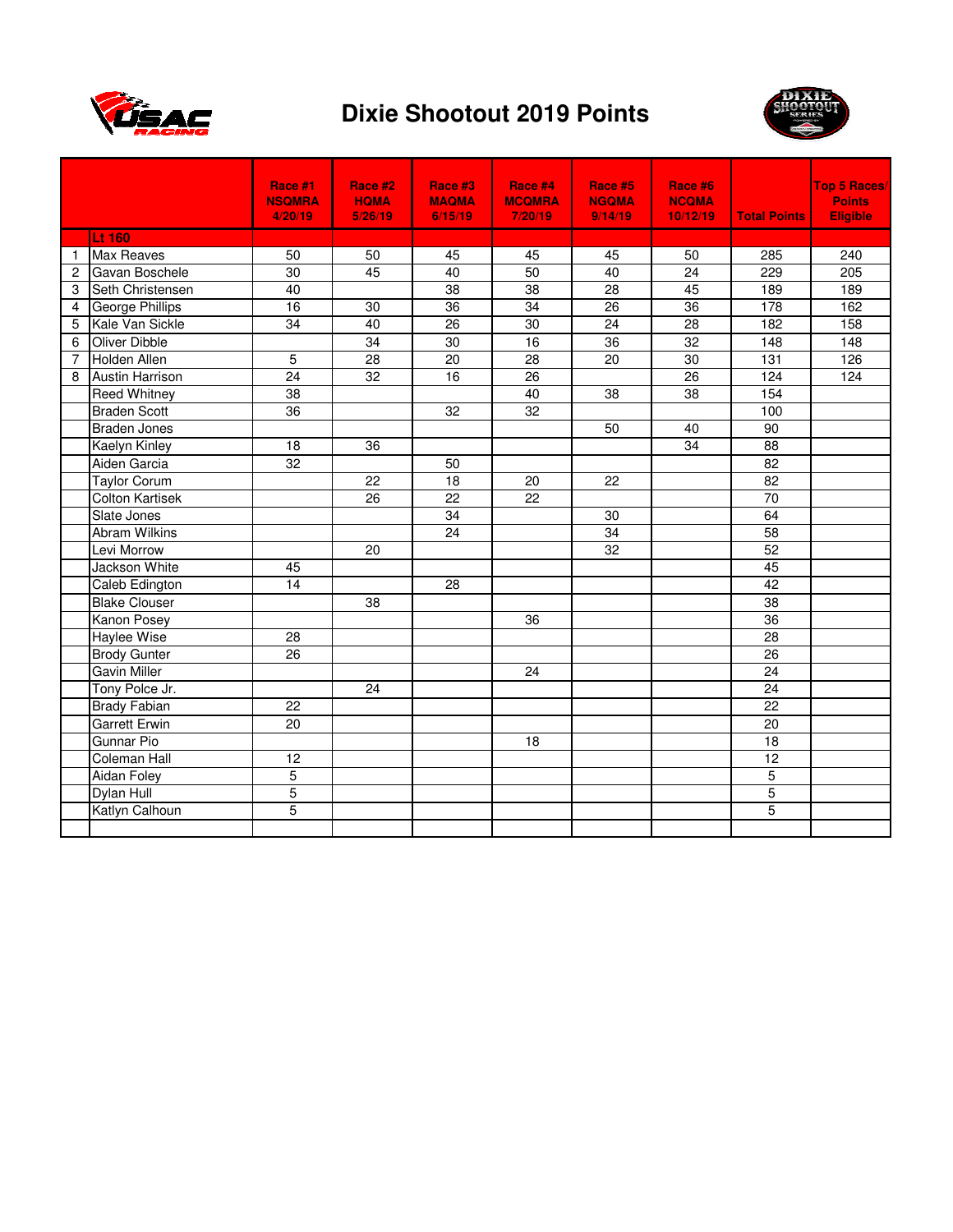



|              |                        | Race #1         | Race #2         | Race #3         | Race #4         | Race #5         | Race #6         |                     | Top 5 Races/    |
|--------------|------------------------|-----------------|-----------------|-----------------|-----------------|-----------------|-----------------|---------------------|-----------------|
|              |                        | <b>NSQMRA</b>   | <b>HQMA</b>     | <b>MAQMA</b>    | <b>MCQMRA</b>   | <b>NGQMA</b>    | <b>NCQMA</b>    |                     | <b>Points</b>   |
|              |                        | 4/20/19         | 5/26/19         | 6/15/19         | 7/20/19         | 9/14/19         | 10/12/19        | <b>Total Points</b> | <b>Eligible</b> |
|              | <b>Hvy 160</b>         |                 |                 |                 |                 |                 |                 |                     |                 |
| $\mathbf{1}$ | <b>Taylor Watson</b>   | 50              | 50              | 45              | 40              | 38              | 38              | 261                 | 223             |
| 2            | <b>Alex Reling</b>     | 45              | 40              | 40              | 45              | 45              | 40              | 255                 | 215             |
| 3            | <b>Boston Oliver</b>   | $\overline{32}$ | $\overline{32}$ | 50              | 50              | $\overline{36}$ | $\overline{36}$ | 236                 | 204             |
| 4            | <b>Dillon Thomas</b>   | 40              | 28              | 32              | 36              | 50              | 45              | 231                 | 203             |
|              | Joshua Kunstbeck       |                 | 45              | 30              | $\overline{38}$ | 40              |                 | 153                 |                 |
|              | <b>Michael Crafton</b> | 36              | $\overline{38}$ | $\overline{24}$ |                 |                 |                 | $\overline{98}$     |                 |
|              | Galen Brant Clark III  |                 | $\overline{30}$ | $\overline{26}$ | $\overline{34}$ |                 |                 | 90                  |                 |
|              | Delana Hodge           | 38              |                 |                 |                 |                 | 50              | 88                  |                 |
|              | Benjamin Rogers        |                 |                 |                 |                 | 34              | $\overline{34}$ | 68                  |                 |
|              | <b>Brady Allum</b>     | 34              |                 | 34              |                 |                 |                 | 68                  |                 |
|              | <b>Matthew Milian</b>  |                 |                 | 36              | 32              |                 |                 | 68                  |                 |
|              | Brody Graham           |                 | 34              | 28              |                 |                 |                 | 62                  |                 |
|              | Dawson Fletcher        |                 |                 | 38              |                 |                 |                 | 38                  |                 |
|              | Canon Cochran          |                 | 36              |                 |                 |                 |                 | 36                  |                 |
|              | <b>Blake Clouser</b>   |                 |                 |                 |                 | 32              |                 | 32                  |                 |
|              | Tony Polce, Jr.        |                 |                 |                 |                 |                 | 32              | 32                  |                 |
|              | Eli Miles              |                 |                 |                 | 30              |                 |                 | 30                  |                 |
|              | Jacob Denney           |                 |                 |                 |                 |                 | 30              | 30                  |                 |
|              | Sam Mazzo              | 30              |                 |                 |                 |                 |                 | $\overline{30}$     |                 |
|              | <b>Mason Hoskins</b>   | 28              |                 |                 |                 |                 |                 | 28                  |                 |
|              | <b>Trevor Davidson</b> | 26              |                 |                 |                 |                 |                 | 26                  |                 |
|              |                        |                 |                 |                 |                 |                 |                 |                     |                 |
|              | Lt WF                  |                 |                 |                 |                 |                 |                 |                     |                 |
| 1            | Gavan Boschele         | 50              | 50              | 50              | 50              | 34              | 50              | 284                 | 250             |
| 2            | Seth Christensen       | 38              |                 | 45              | 34              | 36              | 45              | 198                 | 198             |
| 3            | <b>Austin Harrison</b> | 34              | 45              | 34              | 40              | 40              | 30              | 223                 | 193             |
| 4            | <b>Braden Scott</b>    | 40              |                 | $\overline{38}$ | $\overline{38}$ | 32              | 40              | 188                 | 188             |
| 5            | <b>Brody Gunter</b>    | 36              | 38              | 28              | 36              | 28              | 28              | 194                 | 166             |
| 6            | Oliver Dibble          |                 | 36              | 26              | 30              | 26              | 32              | 150                 | 150             |
|              | Caleb Edington         | $\overline{26}$ |                 | $\overline{30}$ | $\overline{32}$ |                 |                 | $\overline{88}$     |                 |
|              | <b>Reed Whitney</b>    |                 |                 |                 |                 | 50              | 38              | 88                  |                 |
|              | <b>George Phillips</b> |                 |                 |                 |                 | 45              | $\overline{34}$ | 79                  |                 |
|              | Abram Wilkins          |                 |                 | 32              |                 | 38              |                 | $\overline{70}$     |                 |
|              | Aiden Garcia           | 30              |                 | 40              |                 |                 |                 | $\overline{70}$     |                 |
|              | Slate Jones            |                 |                 | $\overline{36}$ |                 | $30\,$          |                 | 66                  |                 |
|              | Gunnar Pio             |                 |                 |                 | 45              |                 |                 | 45                  |                 |
|              | Jackson White          | 45              |                 |                 |                 |                 |                 | 45                  |                 |
|              | <b>Blake Clouser</b>   |                 | 40              |                 |                 |                 |                 | 40                  |                 |
|              | Zach Wigal             |                 |                 |                 |                 |                 | 36              | 36                  |                 |
|              | <b>Garrett Erwin</b>   | $\overline{32}$ |                 |                 |                 |                 |                 | 32                  |                 |
|              | Dylan Hull             | 28              |                 |                 |                 |                 |                 | 28                  |                 |
|              | Gavin Miller           |                 |                 |                 | 28              |                 |                 | 28                  |                 |
|              |                        |                 |                 |                 |                 |                 |                 |                     |                 |